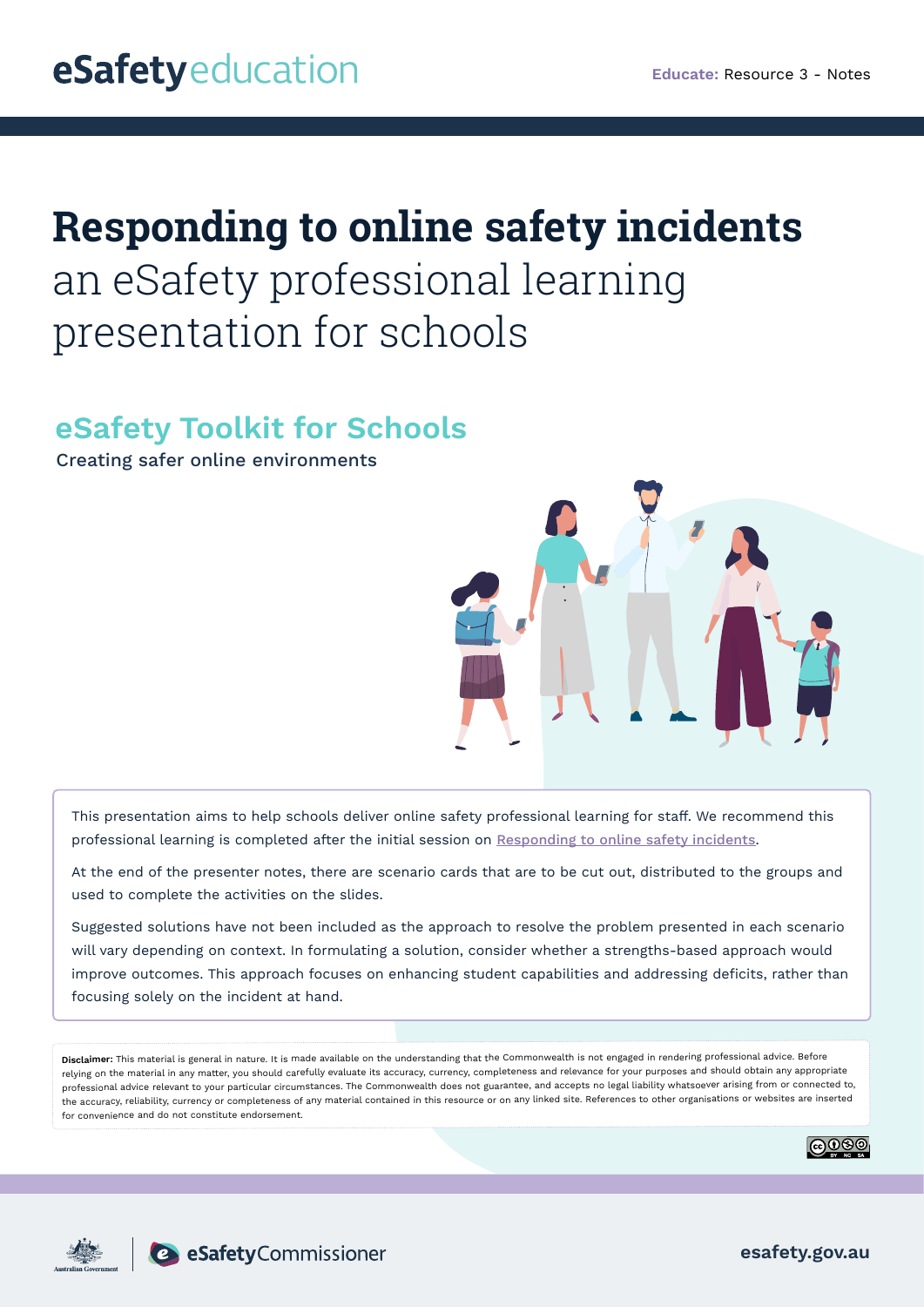The slides and scenario cards can be used in a workshop format, during staff meetings or at a planning day to prompt discussion about working with parents/carers after an incident.

Download the eSafety [Tips for parents/carers after an online safety incident](https://esafety.gov.au/educators/toolkit-schools/respond) resource to help participants complete the activities.

Consider incorporating any relevant school/sector policies or procedures into the presentation.

### **Presenter notes for Presentation 2**

| <b>Slide</b>           | <b>Notes for presenter</b>                                                                                                                                                                                                                                                                                                                                                                                                                                                                                                                                                                                                                                                                                                                                                                                                                                                                                         | <b>Timing</b> |
|------------------------|--------------------------------------------------------------------------------------------------------------------------------------------------------------------------------------------------------------------------------------------------------------------------------------------------------------------------------------------------------------------------------------------------------------------------------------------------------------------------------------------------------------------------------------------------------------------------------------------------------------------------------------------------------------------------------------------------------------------------------------------------------------------------------------------------------------------------------------------------------------------------------------------------------------------|---------------|
| 1. Title slide         | Today's professional learning was developed by the eSafety Commissioner. It's designed<br>to help schools look at how they can work with our parents and carers after online<br>safety incidents.                                                                                                                                                                                                                                                                                                                                                                                                                                                                                                                                                                                                                                                                                                                  |               |
|                        | At end of this presentation you will have:                                                                                                                                                                                                                                                                                                                                                                                                                                                                                                                                                                                                                                                                                                                                                                                                                                                                         |               |
|                        | • have greater confidence to engage with parents if an online safety incident occurs                                                                                                                                                                                                                                                                                                                                                                                                                                                                                                                                                                                                                                                                                                                                                                                                                               |               |
|                        | • have greater knowledge about eSafety resources that support schools as they respond<br>to incidents                                                                                                                                                                                                                                                                                                                                                                                                                                                                                                                                                                                                                                                                                                                                                                                                              |               |
|                        | • have reflected on current practice to inform future practices.                                                                                                                                                                                                                                                                                                                                                                                                                                                                                                                                                                                                                                                                                                                                                                                                                                                   |               |
|                        | Before we begin, I wanted to note that if anything in this presentation causes distress,<br>please feel free to leave the room and follow up with the appropriate supervisor or<br>support at school.                                                                                                                                                                                                                                                                                                                                                                                                                                                                                                                                                                                                                                                                                                              |               |
| 2. Setting the context | It can be difficult for parents to know what to do after they have been made aware of<br>an incident.                                                                                                                                                                                                                                                                                                                                                                                                                                                                                                                                                                                                                                                                                                                                                                                                              |               |
|                        | This doesn't change whether their child has been the target, a bystander or the instigator.                                                                                                                                                                                                                                                                                                                                                                                                                                                                                                                                                                                                                                                                                                                                                                                                                        | 5 min         |
|                        | Emotions can run high and, if an incident is not treated with care, things can<br>quickly escalate.                                                                                                                                                                                                                                                                                                                                                                                                                                                                                                                                                                                                                                                                                                                                                                                                                |               |
| 3. Activity            | Today's session will include various online incident scenarios. The focus is on<br>communicating with, supporting and advising parents.                                                                                                                                                                                                                                                                                                                                                                                                                                                                                                                                                                                                                                                                                                                                                                            |               |
|                        | <b>Instructions</b><br>1. Divide participants into small groups and distribute scenario cards.<br>2. Prompt participants to think about how to respond by asking them to consider how<br>they would work with the parents/carers in the scenario.<br>3. Ask participants to discuss their scenario and responses in groups. Participants should<br>use eSafety's Information for parents/carers after an online safety incident. Remind<br>participants to consider school or sector policies, where applicable, when thinking<br>about their response.<br>4. Invite each group to present their findings. There may not be definitive answers to all<br>scenarios. The goal is to identify what good practice might look like.<br>5. Once groups have shared their responses, also ask them to share tips and strategies.<br>6. As a group, discuss the strengths of various responses and areas for improvement. | 5 min         |
|                        | <b>Important note</b><br>Some of the scenarios may raise issues that should be discussed with a school leader,<br>sector advisor or legal team.                                                                                                                                                                                                                                                                                                                                                                                                                                                                                                                                                                                                                                                                                                                                                                    |               |

Continued on next page.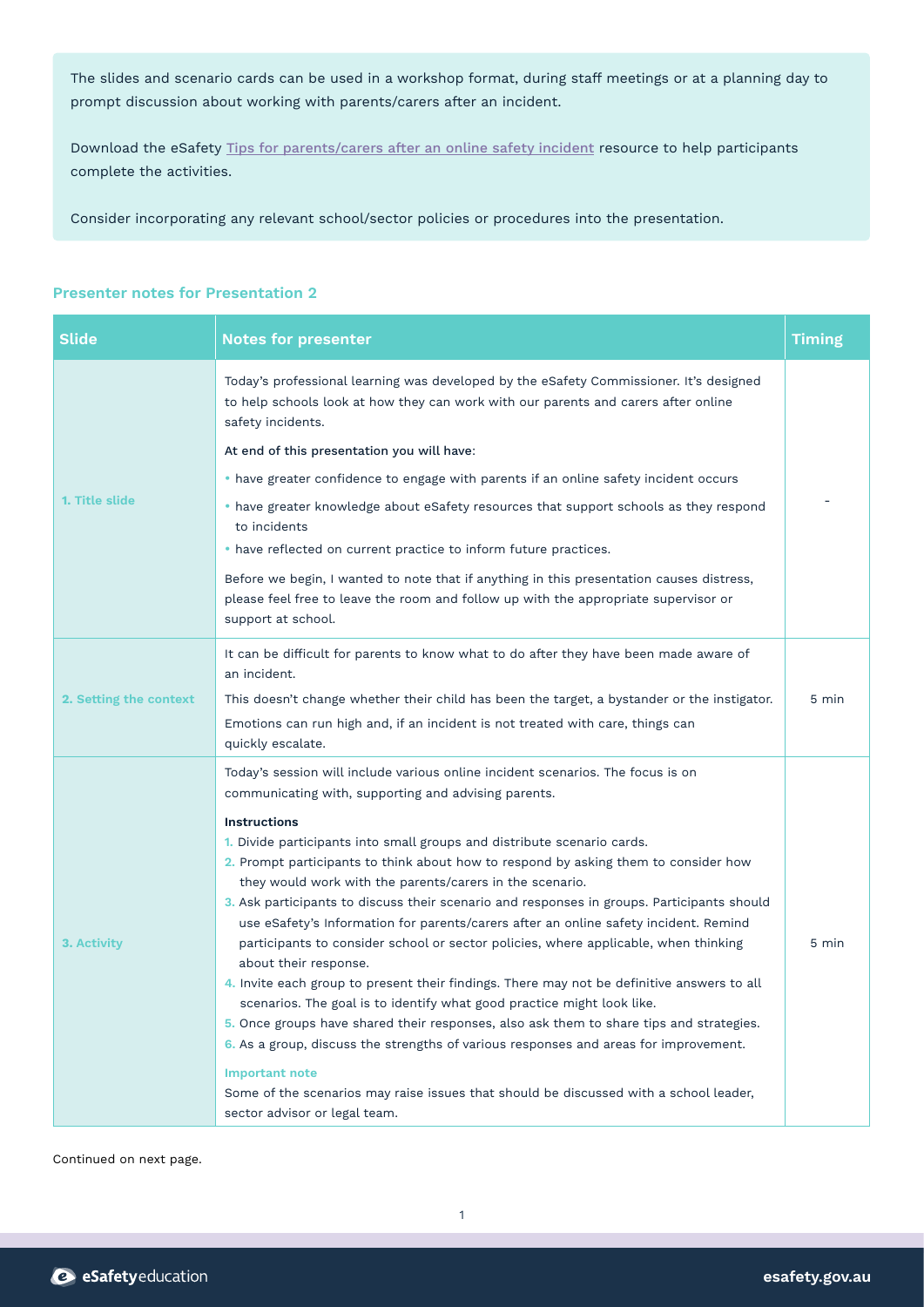| <b>Slide</b>                                                                        | <b>Notes for presenter</b>                                                                                                                                                                                                                                                                                                                                                                                                                                                                                                                                                                                                                                                                                                                                                                                                                | <b>Timing</b>    |
|-------------------------------------------------------------------------------------|-------------------------------------------------------------------------------------------------------------------------------------------------------------------------------------------------------------------------------------------------------------------------------------------------------------------------------------------------------------------------------------------------------------------------------------------------------------------------------------------------------------------------------------------------------------------------------------------------------------------------------------------------------------------------------------------------------------------------------------------------------------------------------------------------------------------------------------------|------------------|
| 4. Question 1<br>How would you work<br>with the parents/carers<br>in your scenario? | Discuss the question in groups.<br>Things to consider:<br>• Should the young person have the opportunity to tell their parents themselves?<br>Remember, staff should follow their school's policy and procedures, informing and<br>involving parents/carers as soon as reasonably possible, unless there is a good reason<br>not to. An example of this is if it puts the student at further risk or hampers a possible<br>police investigation.<br>• Are all parents/carers aware of the school incident and complaints<br>reporting procedures?<br>. Is there an age restriction for the social media service used?                                                                                                                                                                                                                     | 5 min            |
| 5. Response to<br><b>Question 1</b>                                                 | After the group discussion, ask the groups to present their answer (approx. 1-2 minutes<br>for each scenario).                                                                                                                                                                                                                                                                                                                                                                                                                                                                                                                                                                                                                                                                                                                            | 5 min            |
| 6. Respo                                                                            | Ask participants:<br>• Who agrees?<br>. Who would have done something different? Why?<br>. How would this work in our school?<br>Things to consider:<br>. If the incident occurred on an app with an age restriction, address the wellbeing issues<br>before pointing out that the student should not be on the app in the first place.<br>. Having a school community engagement plan and developing a school charter of<br>commitment to online safety can help to encourage safe, responsible and respectful<br>online behaviours in your school community.<br>. If a child has used technology inappropriately, support them to take responsibility for<br>their actions. You can also provide ideas to help them resolve the issue.<br>• Keep parents in the loop to ensure clarity and understanding about actions and<br>outcomes. | $10 \text{ min}$ |
| 7. Wrap up                                                                          | • What have you learnt today?<br>. Do we need to change the way we communicate with our parent community?<br>• Do we need more training in this area?                                                                                                                                                                                                                                                                                                                                                                                                                                                                                                                                                                                                                                                                                     | 5 min            |
| 8. Final slide                                                                      |                                                                                                                                                                                                                                                                                                                                                                                                                                                                                                                                                                                                                                                                                                                                                                                                                                           | Total<br>45 min  |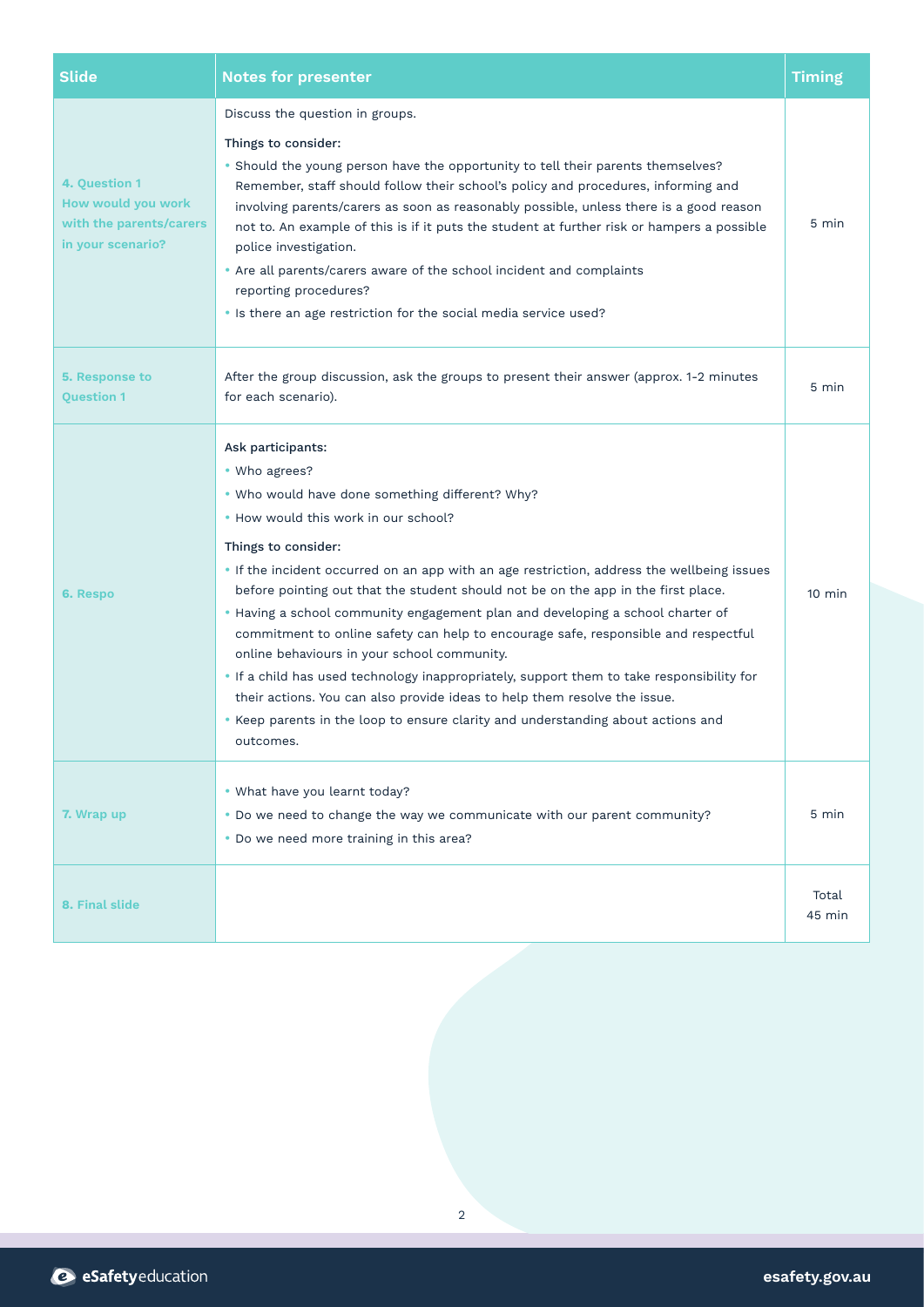### **Secondary scenarios**



### **Secondary scenario 1**

Charlie makes inappropriate remarks about Yoshi's ethnicity on Yoshi's social media profile. Yoshi is confident and assertive and informs Charlie that the behaviour is disrespectful. Yoshi reports the incident to the class teacher. Charlie is currently struggling with being new to the school and having difficulties fitting in.

#### **Relevant eSafety Toolkit resources:**

- Respond 1: Online incident assessment tool
- Respond 2: Quick reference guides to online safety incidents
- Prepare 5: Tips for responding to incidents that happen outside school hours

### **Secondary scenario 2**

Sam's nude/sexual image is taken and shared on a website. Sam only shared it with his girlfriend Jessie, but that relationship ended and Jessie shared the image

### **Relevant eSafety Toolkit resources:**

- Respond 1: Online incident assessment tool
- Respond 2: Quick reference guides to online safety incidents
- Respond 4: Guide to responding to the sharing of explicit material
- Respond 6: Tips for supporting students involved in an online incident
- Respond 9: Post-incident checklist

### **Secondary scenario 3**

Ava approaches you five minutes after the bell on Friday to tell you that someone has uploaded a photo to a group chat. It appears to be her face on a nude body. She is distraught and adamant that the images are not her  $-$  they have been photoshopped. Ava's parents are quite strict and she is worried about their reaction.

### **Relevant eSafety Toolkit resources:**

- Respond 1: Online incident assessment tool
- Respond 2: Quick reference guides to online safety incidents
- Respond 4: Guide to responding to the sharing of explicit material
- Respond 6: Tips for supporting students involved in an online incident
- Respond 7: Tips for parents/carers after an online safety incident
- Respond 9: Post-incident checklist

### **Secondary scenario 4**

Jun discloses that he has seen videos on a popular social media platform of another student taking drugs and looking disoriented while in school uniform. The student had been participating in dares with a group of friends and this was one of the dares.

- Respond 1: Online incident assessment tool
- Respond 2: Quick reference guides to online safety incidents
- Respond 3: Guide to responding to serious online safety incidents
- Respond 6: Tips for supporting students involved in an online incident
- Respond 7: Tips for parents/carers after an online safety incident
- Respond 9: Post-incident checklist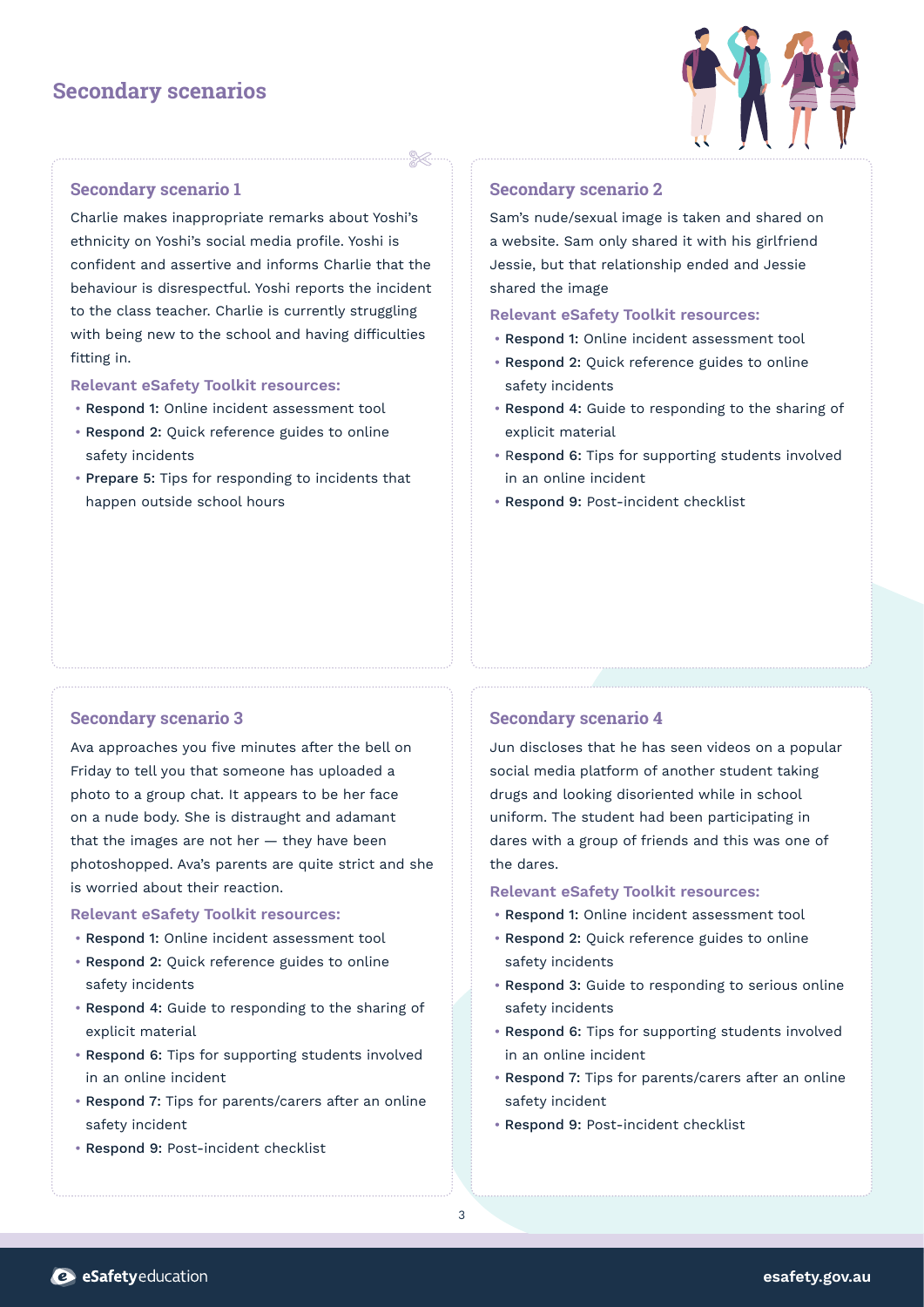### **Secondary scenario 5**

Sloane, who is 14, has a cognitive impairment. Sloane thinks that 'everyone' shares nudes and shared a nude photo with a friend, unaware that this is inappropriate. Sloane's mum finds out. She has a good relationship with Sloane's homeroom teacher and asks the teacher what to do.

#### **Relevant eSafety Toolkit resources:**

- Engage 2: Activities for students to take the lead in online safety
- Respond 1: Online incident assessment tool
- Respond 2: Quick reference guides to online safety incidents
- Respond 4: Guide to responding to the sharing of explicit material
- Respond 6: Tips for supporting students involved in an online incident
- Respond 7: Tips for parents/carers after an online safety incident
- Respond 9: Post-incident checklist

### **Secondary scenario 7**

You discover that one of your students has sent threatening messages, emails and posts to another student – Esther – including inciting her to commit suicide. Esther's friend Henry tells you that she is frightened, angry and upset by the messages.

### **Relevant eSafety Toolkit resources:**

- Respond 1: Online incident assessment tool
- Respond 2: Quick reference guides to online safety incidents
- Respond 3: Guide to responding to serious online safety incidents
- Respond 6: Tips for supporting students involved in an online incident
- Respond 9: Post-incident checklist

### **Secondary scenario 6**

James has recorded and uploaded a private conversation with friends where they ridiculed and made disparaging and defamatory remarks about a teacher. It has been shared widely and the teacher is very upset.

### **Relevant eSafety Toolkit resources:**

- Respond 1: Online incident assessment tool
- Respond 2: Quick reference guides to online safety incidents
- Respond 5: Guide to responding to cyber abuse that targets staff
- Educate 6: Tips for supporting staff wellbeing online

### **Secondary scenario 8**

Nazma is changing in the sports room. While she is not wearing her hijab, Amal takes a photo of her and posts it to Instagram. Nazma is furious and upset, as are her parents.

- Respond 1: Online incident assessment tool
- Respond 2: Quick reference guides to online safety incidents
- Respond 4: Guide to responding to the sharing of explicit material
- Respond 6: Tips for supporting students involved in an online incident
- Respond 7: Tips for parents/carers after an online safety incident
- Respond 9: Post-incident checklist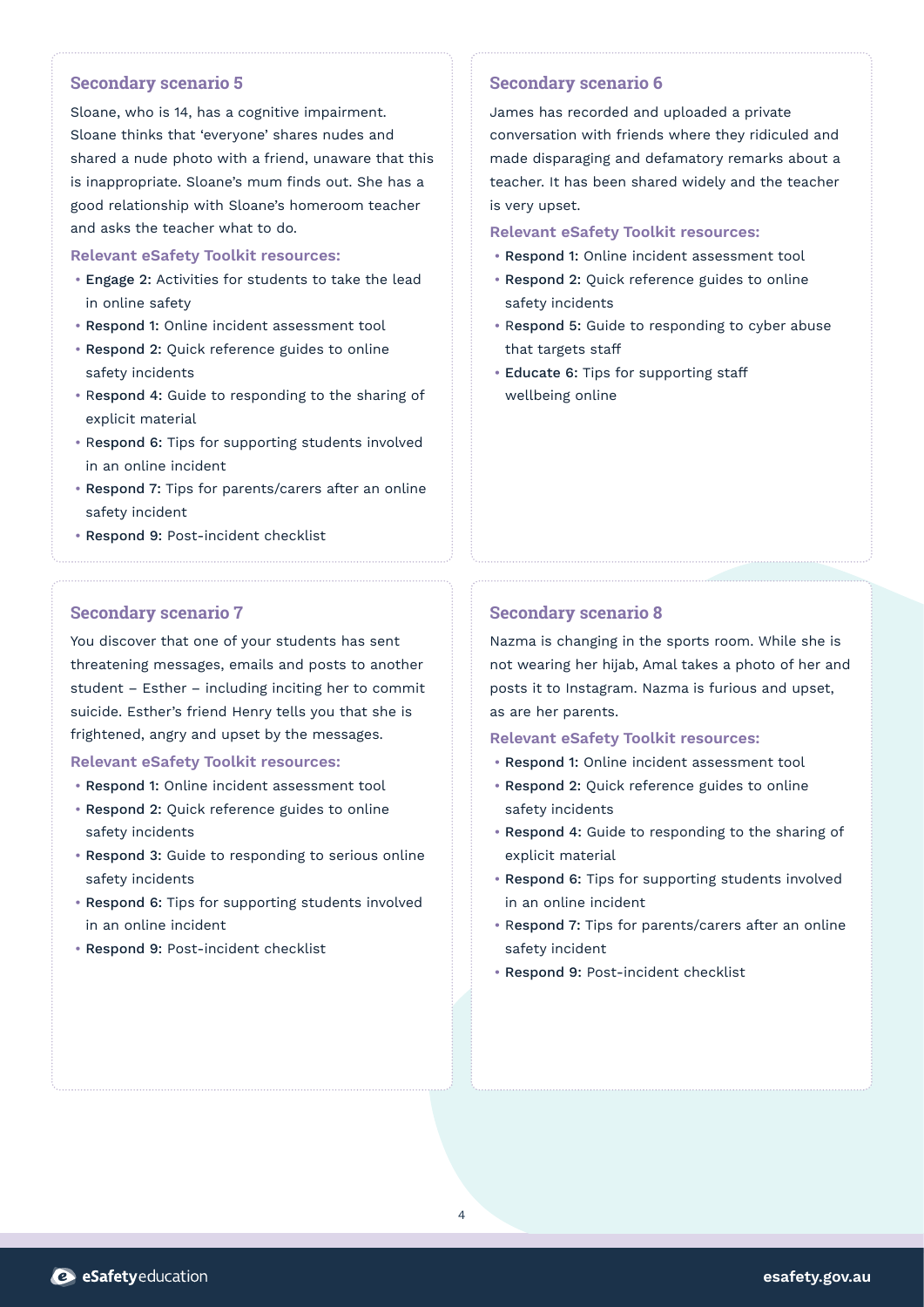### **Primary scenarios**



### **Primary scenario 1**

Luca was using his phone on the bus home from school and invited those around him to look at some violent images. The parent of an upset child has sent you an email letting you know about the incident.

### **Relevant eSafety Toolkit resources:**

- Prepare 5: Tips for responding to incidents that happen outside school hours
- Respond 1: Online incident assessment tool
- Respond 2: Quick reference guides to online safety incidents
- Respond 3: Guide to responding to serious online safety incidents
- Respond 6: Tips for supporting students involved in an online incident
- Respond 7: Tips for parents/carers after an online safety incident
- Respond 9: Post-incident checklist

### **Primary scenario 2**

On the way to the school bus, Jesse pushed Marko to the ground while threatening and verbally abusing him. A group of students were watching. One student recorded the incident on his phone and posted it to social media.

### **Relevant eSafety Toolkit resources:**

- Respond 1: Tips for responding to incidents that happen outside school hours
- Respond 1: Online incident assessment tool
- Respond 2: Quick reference guides to online safety incidents
- Respond 3: Guide to responding to serious online safety incidents
- Respond 6: Tips for supporting students involved in an online incident
- Respond 7: Tips for parents/carers after an online safety incident
- Respond 9: Post-incident checklist

### **Primary scenario 3**

Ryder has repeatedly teased and harassed Hamid on a popular 13+ social media platform. Hamid's parents come to school, asking what to do.

### **Relevant eSafety Toolkit resources:**

- Prepare 5: Tips for responding to incidents that happen outside school hours
- Respond 1: Online incident assessment tool
- Respond 2: Quick reference guides to online safety incidents
- Respond 6: Tips for supporting students involved in an online incident
- Respond 7: Tips for parents/carers after an online safety incident

### **Primary scenario 4**

You are informed that Seamus, a year 5 student, has been producing and uploading 'how to play Roblox videos' on a video sharing platform. In the videos, Seamus is in his school uniform and swearing. Seamus has quite a large following online, some who appear to be unknown to him. A parent, who has seen the videos, has raised concerns about privacy and inappropriate language.

- Respond 1: Online incident assessment tool
- Respond 2: Quick reference guides to online safety incidents
- Prepare 5: Tips for responding to incidents that happen outside school hours
- Respond 7: Tips for parents/carers after an online safety incident